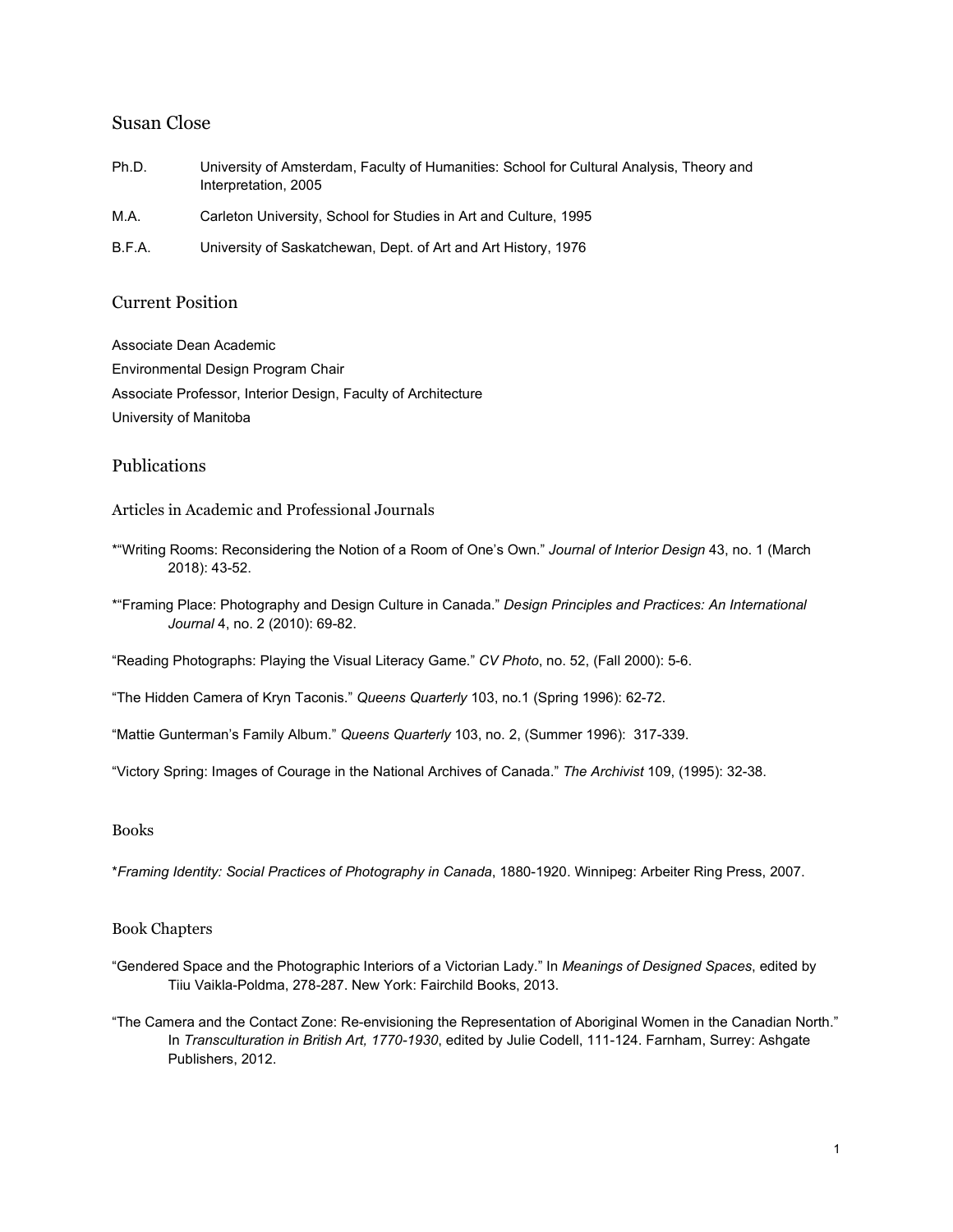- \*"Photography and Design Culture: Reading Photographs by Alain Paiement and Richard Holden." In *Eighty-Eight: Mieke Bal PhDs 1983-2011*, edited by Murat Aydemir and Esther Peeren, 111-120. Amsterdam: ASCA Press, 2011.
- \*Chalmers, Lynn and Susan Close. "But Is It Interior Design: Considering the Intervention of Theory into Disciplinary Practice and Education." In *Thinking Inside the Box,* edited by Edward Hollis et al, 77–83. London: Middlesex University, 2007.

#### Book Reviews

- Review of *Desire Change: Contemporary Feminist Art in Canada*, edited by Heather Davis. Border Crossings 36, no. 4 (2017-18): 123-124.
- \*Review of *Towards a New Interior: An Anthology of Interior Design Theory*, by Lois Weinthal. *Interiors: Design, Architecture and Culture* 4, no. 3 (2013): 357-359.
- Review of *Scissors, Paper, Stone: Expressions of Memory in Contemporary Photographic Arts*, by Martha Langford. *Border Crossings* 27, no. 3 (2009): 194-196.
- Review of *Suspended Conversations: The Afterlife of Memory in Photographic Albums*, by Martha Langford. *RACAR* 28, no. 2 (2003): 76-77.

#### Catalogue Essays

- "Reflections on Ashley Gillanders' Methods of Preservation." In *Methods of Preservation: Ashley Gillanders*, edited by Jennifer Gibson, 5-8. Winnipeg: The University of Winnipeg, 2016.
- "Mattie Gunterman." In *The Artist Herself: Self-Portraits by Canadian Historical Women Artists*, edited by Alicia Boutilier and Tobi Bruce, 69-73. Kingston: Agnes Etherington Art Centre, 2015.
- "The Value of the Vessel: The Impact of William Morris and the Arts and Crafts Movement on Studio Pottery." In *MUD, Hands, fire*, edited by Mary Ann Steggles, 22-27. Winnipeg: University of Manitoba School of Art Gallery, 2015.

#### Conference Proceedings

- \*"Travelling Cameras." Paper presented at the Canadian Women Artists History Initiative Conference, Concordia University, Montreal, October 2-4, 2008.
- \*"Situating Self: The Camera as a Tool in a Global World." Paper presented at the Global Photographies: Histories, Theories and Practices Conference, Dun Laoghaire, Co. Dublin, Ireland, June 27-29, 2007.
- \*"The Active Gift of Love." Paper presented at the *Art as Analysis Reader*, Come to Your Senses Cultural Analysis Conference, Amsterdam, 1998.

#### **Dissertation**

"Framing Identity: Social Practices of Photography in Canada, 1880-1920." PhD diss., University of Amsterdam, Amsterdam School of Cultural Analysis, Theory and Interpretation, 2005.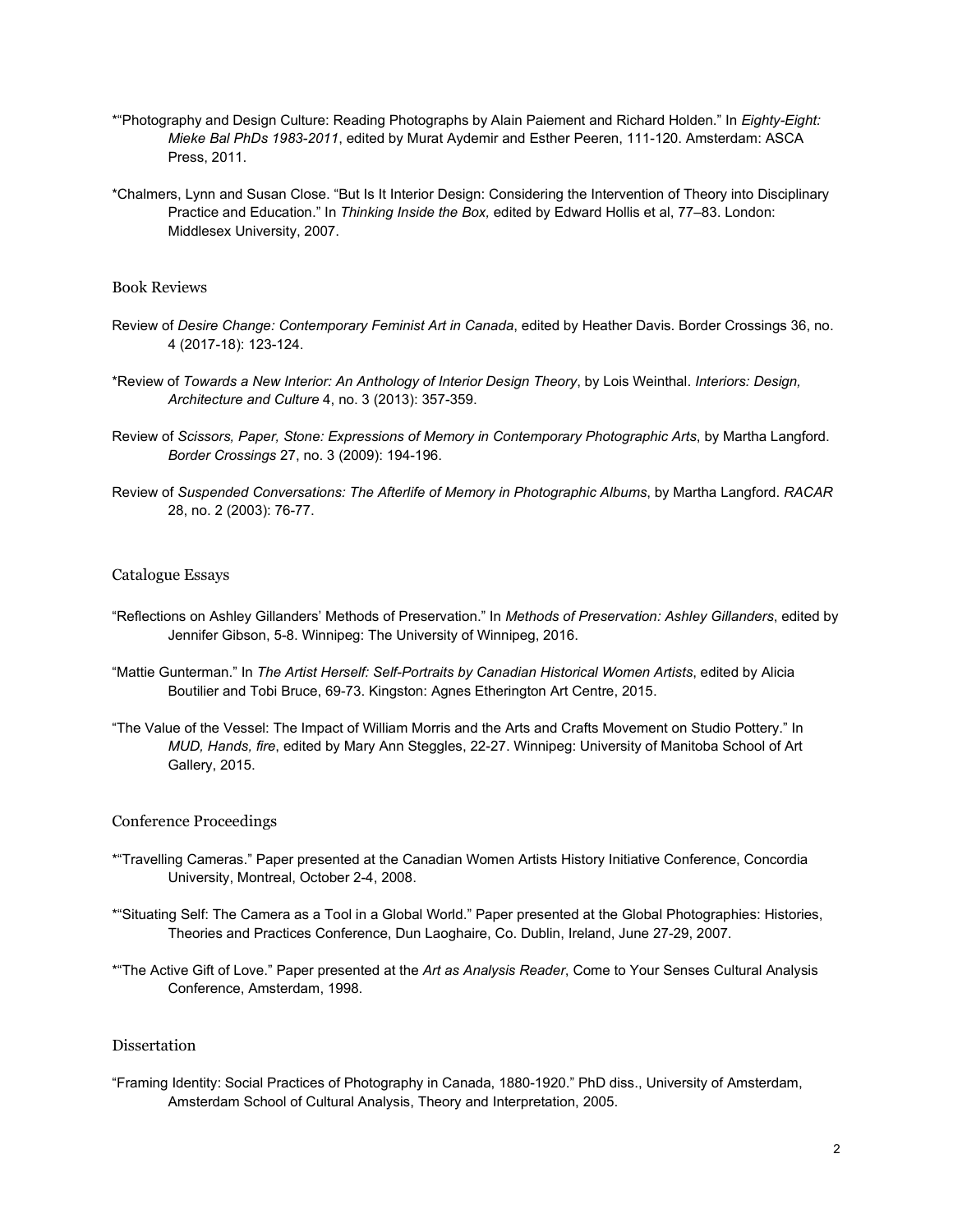#### Encyclopedia Entries

"History of Photography in Manitoba." In *The Encyclopedia of Manitoba*. Regina: Great Plains Publisher, 2006.

#### Exhibition Reviews

- Review of *Shari Hatt: New Work*, by Shari Hatt, Plug In Instiitute of Contemporary Art, Winnipeg. *Border Crossings* 22, no. 1 (February 2003): 75-77.
- Review of *Open Studio: William Eakin*, St. Norberts Art Centre, Winnipeg and *William Eakin*, curated by James Patten, Winnipeg Art Gallery, Winnipeg. *CV Photo* 53, (Winter 2000): 32.
- \*Review of *Aboriginal Portraits from the National Archives of Canada,* by the National Archives of Canada, Ottawa. *Archivara* 42, (Fall 1996): 148-150.
- "Family Stories." Review of *Alliances: The Family*, group exhibition curated by Justin Wonnacott, Canadian Museum of Contemporary Photography, Ottawa. *Blackflash* 13, no. 1 (1995): 17-18.

#### Reviews of my publications

- Bouzek, Don. Review of Framing Identity: Social Practices of Photography in Canada (1880-1920), by Susan Close. *Labour/Le Travail* 62, (Fall 2008): 240-242.
- Dahle, Sigrid. Review of *Framing Identity: Social Practices of Photography in Canada (1880-1920), by Susan Close. Border Crossings* 27, no. 2 (2008): 103-104.

#### Conferences and Public Talks

#### Conference Presentations

2020 "Reconsidering Geraldine Moodie: Positioning an Early Canadian Photographer in relationship with Modernism." Paper to be presented at the Fourth Canadian Woman Artist History Initiative Conference, Toronto, November. "Photography, Design Culture and the City: a Photographic Exploration of the Urban Environment." Paper for the Fourteenth International Conference on Design Principles & Practices, Pratt Institute, Brooklyn, New York, March 16. Postponed due to COVID-19. 2019 \*"Photography, Urbanism and Design: An Exploration of Design Culture with a Camera." Paper presented at University Art Association of Canada Annual Conference, Quebec City, October 25-27. 2017 \*"Gabor Szilasi's Photographs of St. Catherine's Street." Paper presented at the Image Conference at the Eighth International Conference on The Image, Venice University, Venice, Italy, November 1. 2015 \*"Made in Canada: Self-Representation in Women's Early Camera Work in Canada." Paper presented at Canadian Women Artist History Initiative Conference, Concordia University, Montreal in collaboration with Queen's University, Kingston, May 7-9, 2015. 2013 \*"Travelling Concepts in Photography." Paper presented at the Image Conference at the University Center in Chicago, October 18.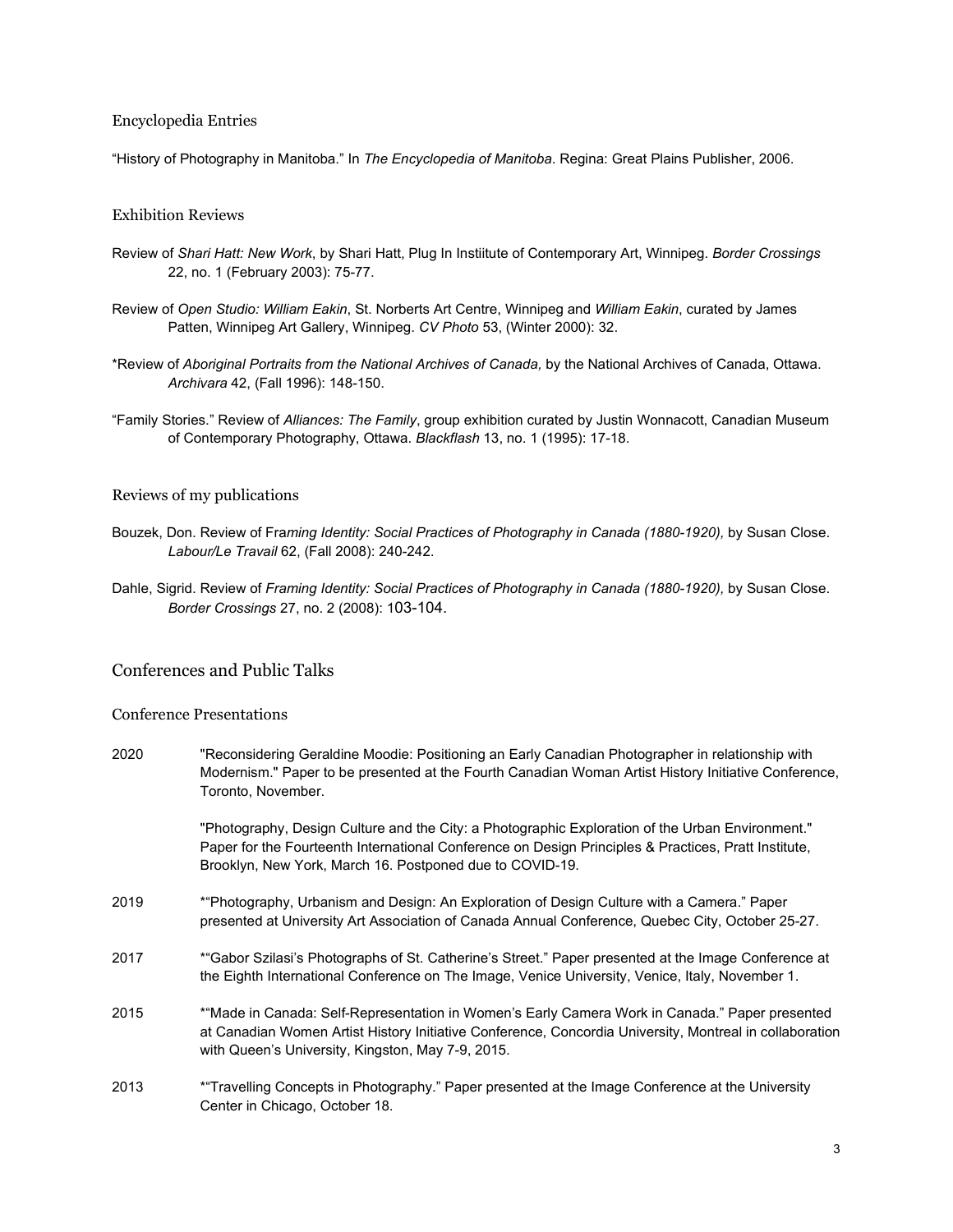| 2011 | *"Gender, Photography and Narrative: An Interdisciplinary Analysis of Visual Narrative in Photographs<br>of Gendered Space." Paper presented at History, Society and the Sacred, the 125th Annual American<br>History Association Conference, Boston, January 7-9.                                                      |  |  |
|------|-------------------------------------------------------------------------------------------------------------------------------------------------------------------------------------------------------------------------------------------------------------------------------------------------------------------------|--|--|
| 2010 | "Gender, Photography and Narrative: Reading the Photographs of Mattie Gunterman." Paper<br>presented at the Narrating the Visual; Visualizing the Narrative Conference, North Carolina State<br>University, Raleigh, North Carolina, March 5.                                                                           |  |  |
|      | *"Gender, Space and Photography: Reading the Interiors of Clementina Hawarden." Paper presented<br>at the 4 <sup>th</sup> International Conference on Design Principles and Practices, University of Illinois, Chicago,<br>February 15.                                                                                 |  |  |
| 2009 | *"Framing Place: Design Culture and Photography in Canada." Paper presented at the 3rd Annual<br>Conference on Design Principles and Practices, Technical University, Berlin, Germany, February 15-<br>17.                                                                                                              |  |  |
| 2008 | * "The Colonizing Camera of Geraldine Moodie." Paper presented at the Art of Transculturation:<br>Colonial Artists, Borders and Encounters Session, chaired by Dr. J. Codell, Arizona State University,<br>College Art Association 96 <sup>th</sup> Annual Conference, Dallas, February 20-23.                          |  |  |
| 2007 | *"Exposure: Representation of First Nations Peoples." Paper presented at International Conference of<br>Native American Studies, Baton Rouge, Louisiana, February 11-16.                                                                                                                                                |  |  |
|      | *Chalmers, Lynn and Susan Close. "But Is It Interior Design: Considering the Intervention of Theory<br>into Disciplinary Practice and Education." Paper presented at Interiors Forum Conference, in<br>collaboration with the Lighthouse, Scotland's Centre for Architecture and Design, Glasgow, Scotland,<br>March 1. |  |  |
|      | *"Situating Self: The Camera as a Tool in a Global World." Paper presented at Global Photographies:<br>Histories, Theories, Practices Conference, Dun Laoghaire, Co. Dublin, Ireland, June 27-29.                                                                                                                       |  |  |
| 2006 | * Theory and Design Education." Panel speaker at Interior Design Educators International Conference<br>(IDEC), Scottsdale, Arizona, March 28-April 2.                                                                                                                                                                   |  |  |
| 1998 | *"The Active Gift of Love: Art as Analysis." Come to Your Senses Conference, Amsterdam School for<br>Cultural Analysis, University of Amsterdam and Cornell University, Amsterdam.                                                                                                                                      |  |  |
|      | <b>Public Talks and Lectures</b>                                                                                                                                                                                                                                                                                        |  |  |
| 2017 | "Framing Identity and Reading Photographs." Lecture, Mauro Centre, St. Paul's College, University of<br>Manitoba, Winnipeg, March 3.                                                                                                                                                                                    |  |  |
|      | "Gabor Szilasi's Photographs of St. Catherine Street, Montreal Canada." Food for Thought Lecture,<br>Faculty of Architecture, University of Manitoba, Winnipeg, March 14.                                                                                                                                               |  |  |
|      | "Framing Identity." Lecture, Crescent Fort Rouge United Church, Art Fest, Winnipeg, March 20.                                                                                                                                                                                                                           |  |  |
|      | "Travelling Concepts in Photography." Conversation with graduate students, Lidwein van der Ven:<br>Living On, School of Art Gallery, University of Manitoba, Winnipeg, March 31.                                                                                                                                        |  |  |

2016 "Travelling Concepts in Photography" Soup and Bread Lecture Series, St. John's College, University of Manitoba, Winnipeg, October 12.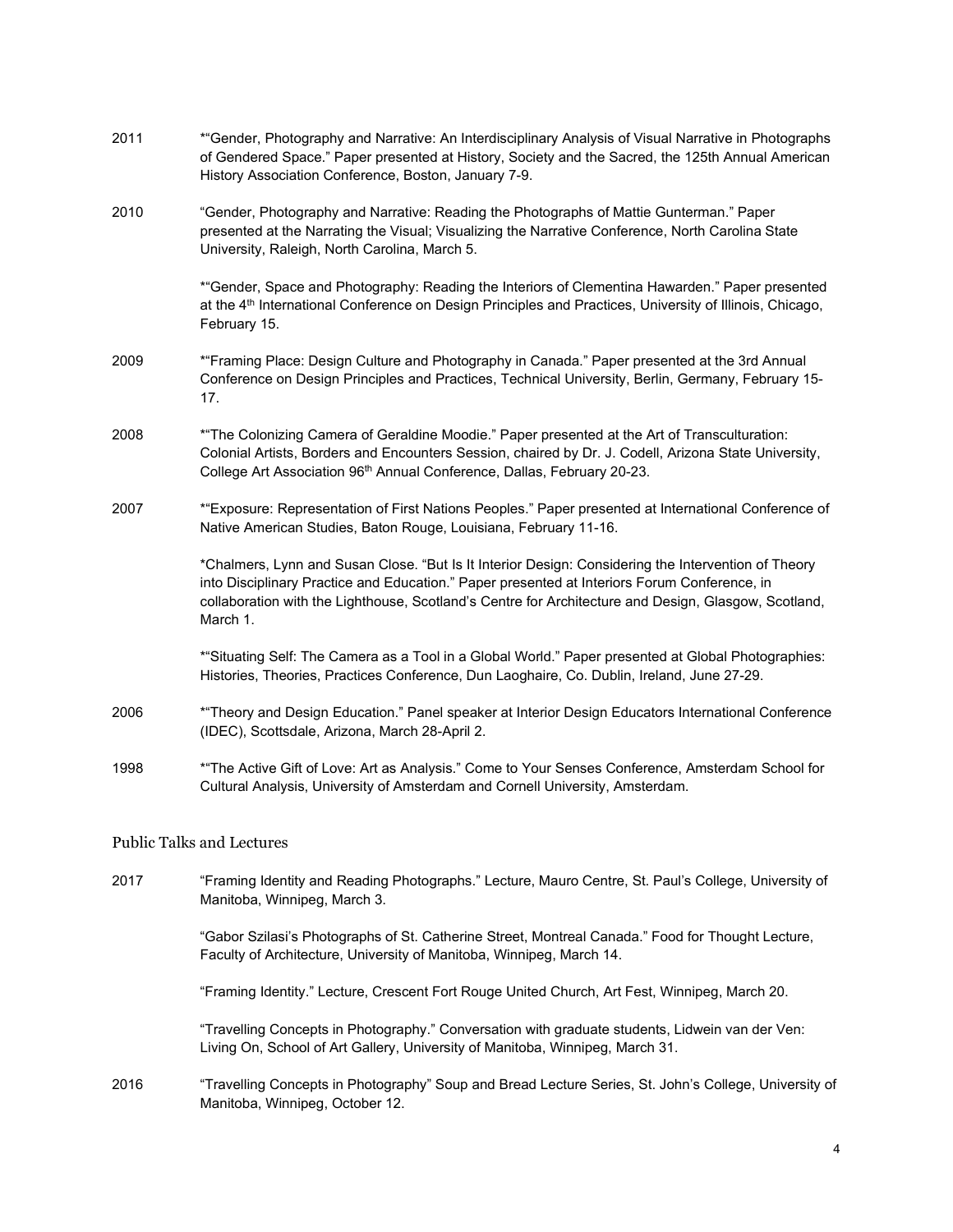| 2012 | "Photograph and Design Culture: Reading the Photographs of Alain Paiement and Richard Holden."<br>Soup and Bread Lecture Series, St. John's College, University of Manitoba, Winnipeg, March 14.                                                                  |
|------|-------------------------------------------------------------------------------------------------------------------------------------------------------------------------------------------------------------------------------------------------------------------|
| 2011 | "Travelling Concepts in Photography" Lecture by Cultural Events, Faculty of Architecture, University of<br>Manitoba, Winnipeg, January 25.                                                                                                                        |
| 2006 | "Gender, Space, and Photography: Reading the Interiors of Clementina Hawarden." Focal Point<br>Lecture Series for Platform Gallery, Aqua Books, Winnipeg, May 5.<br>"Mentoring in Emancipation Movements." Surviorama Lecture Series School of Art, University of |
|      | Manitoba, Winnipeg, November 26.                                                                                                                                                                                                                                  |
| 2005 | "Framing Identity: Social Practice of Photography in Canada (1880-1920)." Research Dinner Lecture,<br>Partners Program, Faculty of Architecture, University of Manitoba, Winnipeg.                                                                                |
|      | "Framing Identity: Social Practice of Photography in Canada (1880-1920)." Wendy Wersch Memorial<br>Lecture, Mentoring Artists for Women's Art, Cinematheque, Winnipeg.                                                                                            |
| 2004 | "Image and Identity: Reading Inside the Frame." Lecture, The Gothic Unconscious Project, School of<br>Art, Gallery One One One, University of Manitoba, Winnipeg.                                                                                                 |
| 2002 | "My Photographic Practice and Research." Lecture, Mentoring Artist's for Women's Art, Winnipeg.<br>"Wild Women with Cameras: Early Canadian Women Photographers." Lecture, Art History Presents<br>Series, School of Art, University of Manitoba, Winnipeg.       |
| 1999 | "Mattie Gunterman: Early Canadian Photographer." Lecture, School of Art, University of Manitoba,<br>Winnipeg.                                                                                                                                                     |
| 1998 | "Recent Photographic Work: Theory and Practice." Lecture, Visual Arts, University of Ottawa, Ottawa.                                                                                                                                                              |
| 1997 | "Art as Visual Communication." Lecture, Friends of the National Gallery of Canada, National Gallery of<br>Canada, Ottawa.                                                                                                                                         |
| 1996 | "Reading from the Photographs of Mattie Gunterman." Lecture, Friends of Art History, Carleton<br>University, Ottawa.                                                                                                                                              |
|      | "Photography and Portraiture." Lecture, Carleton University, Ottawa.                                                                                                                                                                                              |
| 1993 | "Portraiture and Issues of Identity." Lecture, Art History, Carleton University, Ottawa.                                                                                                                                                                          |

## Workshops

2015 National Gallery of Canada, invited participant in workshop on the development of a new History of Photography in Canada.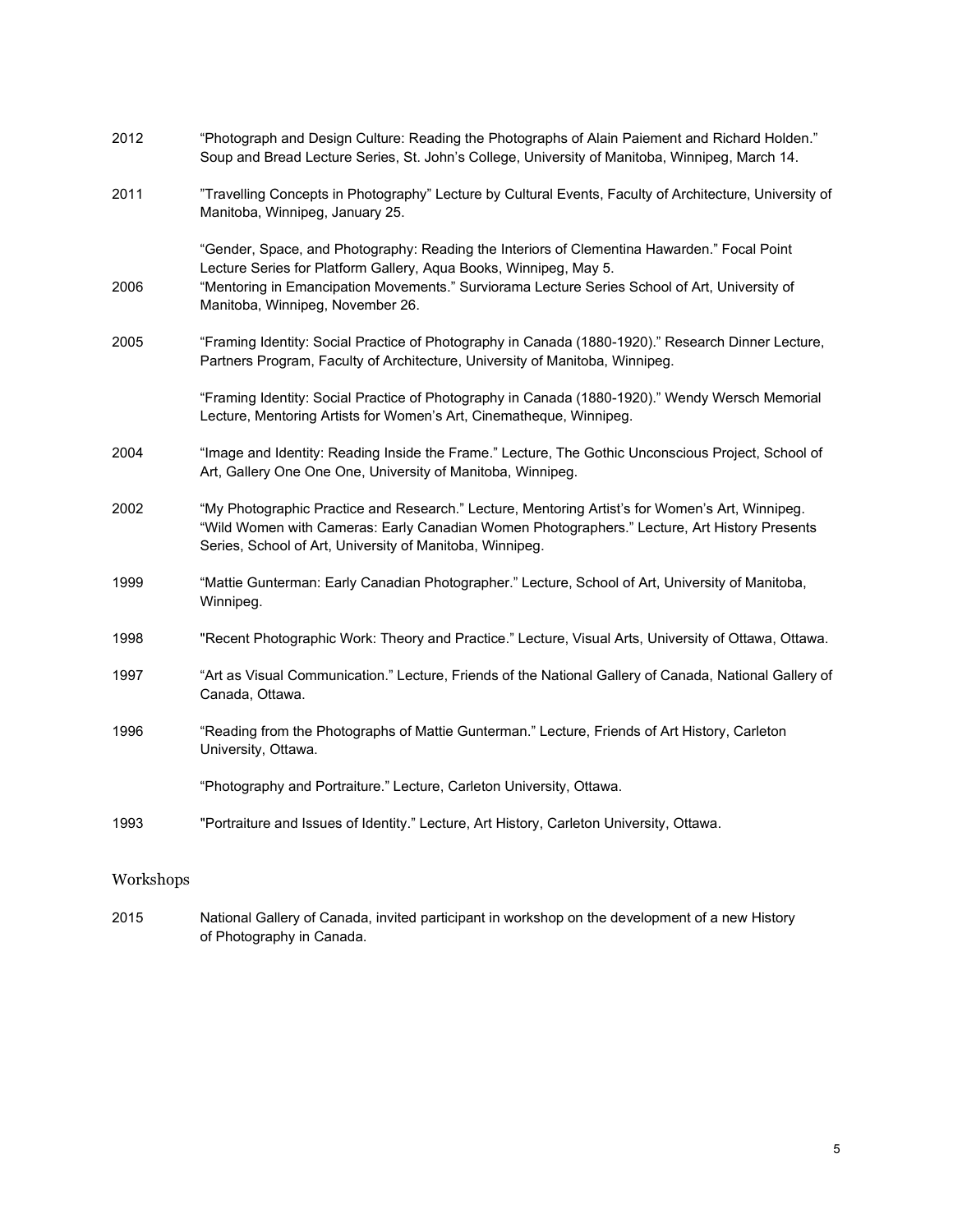# Selected Exhibitions

# Group

| 2008 | Revolver Uptown, School of Art,                                        |
|------|------------------------------------------------------------------------|
|      | Gallery One One One, University of Manitoba, Winnipeg                  |
|      |                                                                        |
|      | Soup and Sustenance, Portage and District Arts Centre,                 |
|      | Portage La Prairie, Manitoba.                                          |
|      |                                                                        |
| 2004 | The Bigger Picture: Portraits from Ottawa                              |
|      | Karen Love, Curator                                                    |
|      | Ottawa Art Gallery                                                     |
|      | Ottawa                                                                 |
|      |                                                                        |
| 1998 | Come to Your Senses, Conference Photography Exhibition, Amsterdam      |
|      | School for Cultural Analysis, University of Amsterdam, The Netherlands |
|      |                                                                        |
| 1997 | <b>ASCA Members Exhibition</b>                                         |
|      | Amsterdam School for Cultural Analysis Gallery                         |
|      | University of Amsterdam, The Netherlands                               |
|      |                                                                        |
| 1995 | The Eclectic Collection: Selected works from the Photographers Gallery |
|      | <b>Permanent Collection</b>                                            |
|      | The Photographers Gallery, Saskatoon                                   |
|      |                                                                        |
|      | Women's History Month Exhibition                                       |
|      | The Photographers Gallery, Workshop Gallery                            |
|      | Saskatoon, Saskatchewan                                                |
|      |                                                                        |
| 1994 | Landscapes and Portraits from City Collections                         |
|      | City of Ottawa, Karsh-Masson Gallery, Ottawa                           |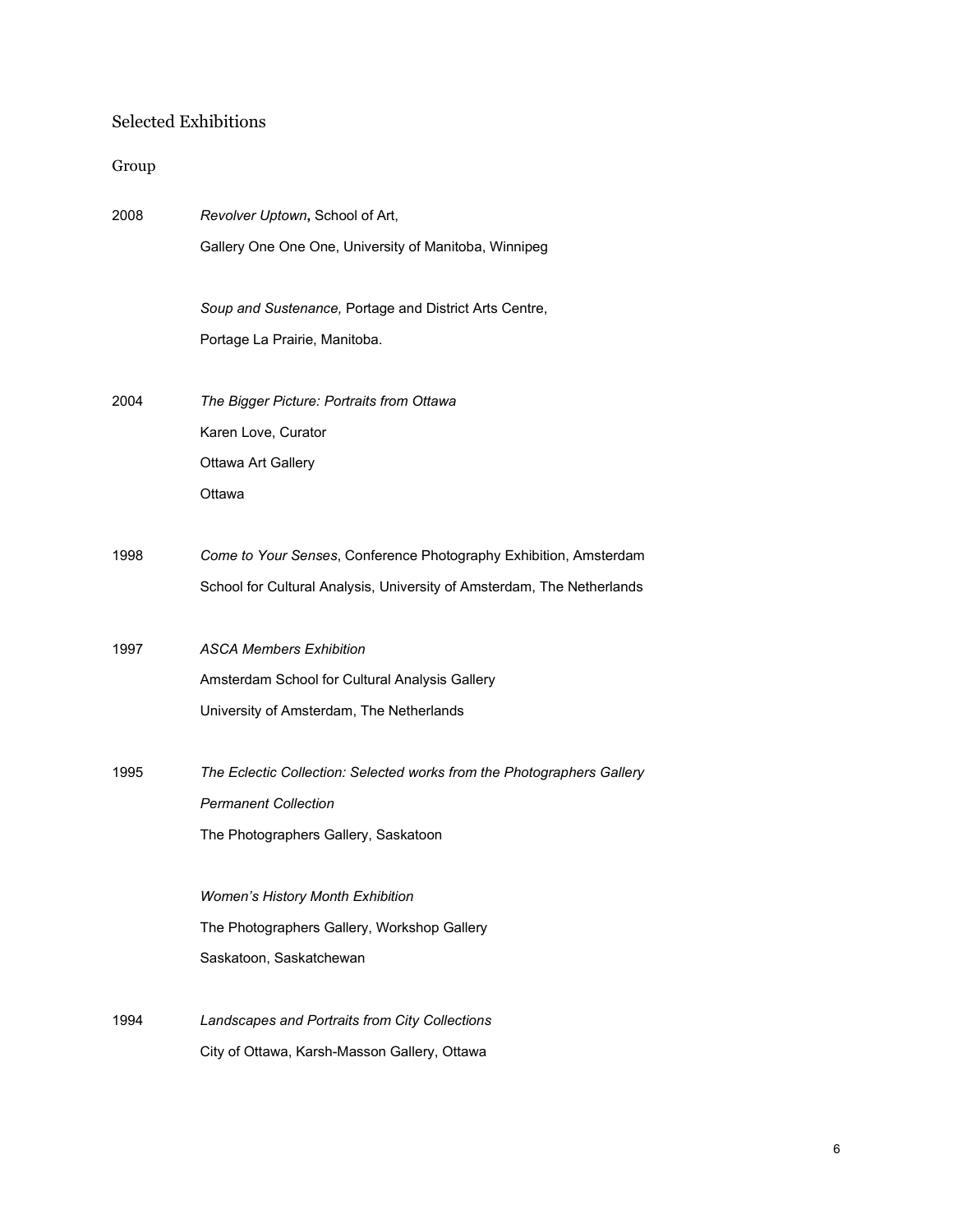1991 *Recent Work*

*David Barbour, Patrick Close, Susan Close, Richard Holden, Geoffrey James, Kate McGregor, Justin Wonnacott, Cylla von Tiedeman* Margaret Cameron Gallery, Ottawa

1990 *Between Time and Place* Contemporary Saskatchewan Photography Toronto Photographers Workshop, Toronto

1989 *Family Album/ Snapshot* Arts Court, Ottawa

*Recent Work*

*Between Time and Place* Contemporary Saskatchewan Photography The Photographers Gallery, Saskatoon

*Patrick Close/Susan Close Holden* Gordon Snelgrove Gallery Department of Art & Art History University of Saskatchewan, Saskatoon

*Beyond Boundaries Seven Ottawa Photographers* Arts Court, Ottawa

- 1988 *Beyond Boundaries Seven Ottawa Photographers* Arti Galerie, The Hague, The Netherlands
- 1987 *Recent Work Patrick Close/ Susan Close Holden*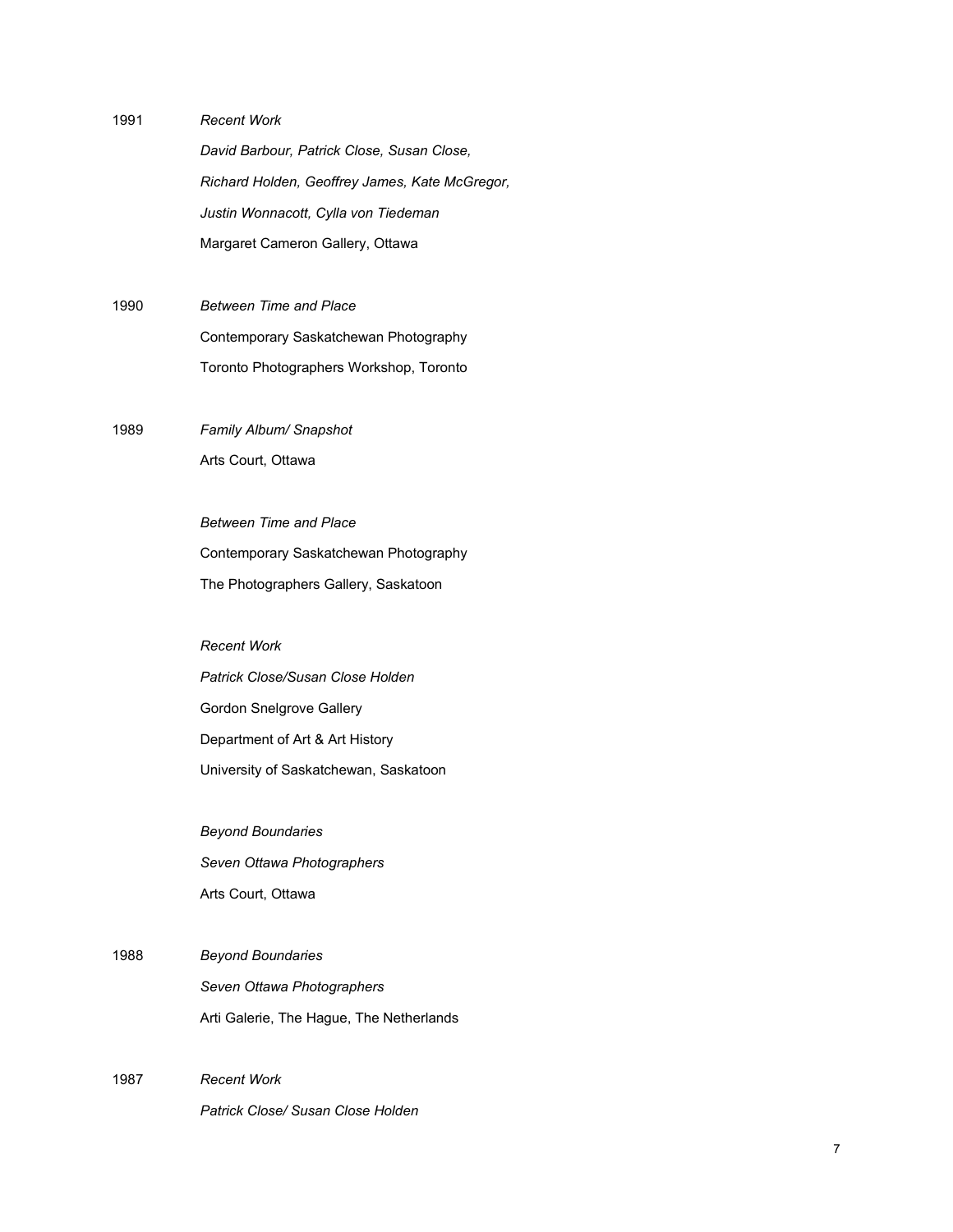| Rosemont Art Gallery, Regina |  |
|------------------------------|--|
|------------------------------|--|

| 1986       | Ottawa in The Hague                           |
|------------|-----------------------------------------------|
|            | The Hague, The Netherlands                    |
|            |                                               |
|            | Portraits                                     |
|            | Rosemont Art Gallery, Regina                  |
|            |                                               |
| 1985       | Portraits                                     |
|            | The Photographers Gallery, Saskatoon          |
|            |                                               |
| 1984       | Contemporary Photo Works from the             |
|            | Canada Council Art Bank                       |
|            | <b>Presentation House</b>                     |
|            | Vancouver                                     |
|            |                                               |
| 1982       | <b>Fieldwork Exchange</b>                     |
|            | Susan Close/Richard Holden/Dan Thorburn       |
|            | Photographers Co-operative                    |
|            | Harbourfront, Toronto                         |
|            |                                               |
|            | Saskatchewan Open                             |
|            | Mendel Art Gallery, Saskatoon                 |
|            |                                               |
| One Person |                                               |
| 1981       | Susan Close, Photographs                      |
|            | The Photographers Gallery, Saskatoon          |
|            |                                               |
| 1976       | Susan Close, Bachelor of Fine Arts Exhibition |

Department of Art & Art History

University of Saskatchewan, Saskatoon